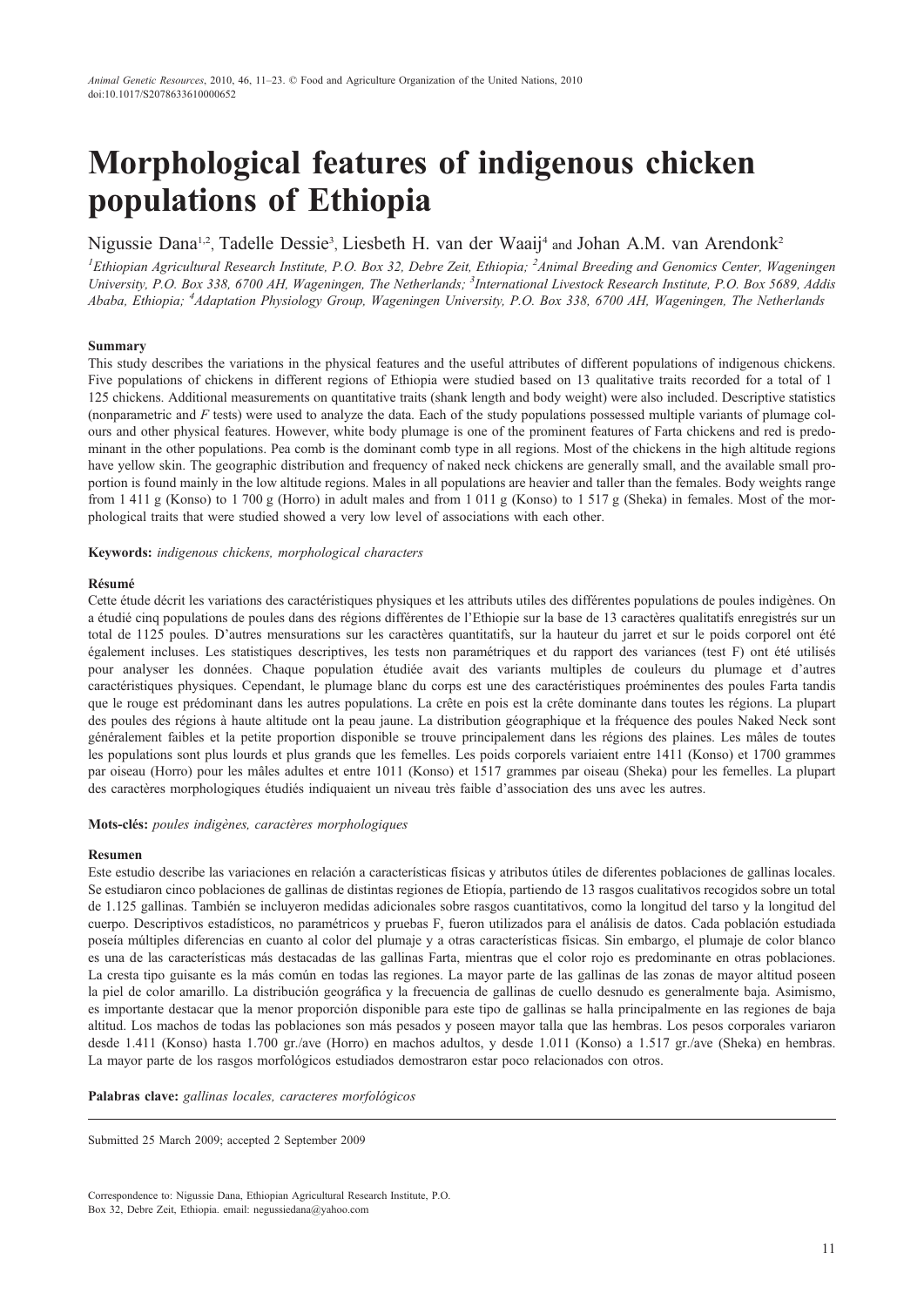## Introduction

The indigenous chickens of Ethiopia have various names and are characterized on different grounds, as in many other parts of Africa. Teketel (1986) characterized them on the basis of plumage colour, for example, Kei (red) or Tikur (black). Tadelle (2003) referred to them as "local chicken ecotypes" and Halima et al. (2007b) as "native chicken populations", both named on the basis of the geographic region of sampling. Each local ecotype or native population actually comprised chickens with a wide range of morphologic or genetic diversity. Thus far, only 5 Ethiopian chicken types have been listed in the Domestic Animal Diversity Information System (DAD-IS) of the FAO (derived from FAO, 2008) and 10 in the Domestic Animal Genetic Resources Information System (DAGRIS) of the International Livestock Research Institute (ILRI; derived from DAGRIS, 2008), including those listed in DAD-IS. This small number represented in the databases indicates the shortage of data on chicken genetic resources in Ethiopia, suggesting that much of the diversity that exists in the locally adapted populations still remains undocumented.

Identification and characterization of the chicken genetic resources generally requires information on their population, adaptation to a specific environment, possession of traits of current or future value and sociocultural importance, which are crucial inputs to decisions on conservation and utilization (Weigend and Romanov, 2001). Indigenous chickens of the tropics are important reservoirs of useful genes and possess a number of adaptive traits (Horst, 1989).

Genetic variations in chickens can be described, among other approaches, using monogenic traits based on pigmentation differences and comb types. Pigmentation differences, which are attributable to melanin, produce a variety of plumage colours in the chickens. The presence and level of melanin pigments such as trichochrome is related to feather colour and is considered to be indicative of genetic differences among certain plumage colours (Smyth, 1990). Similarly, the presence or absence of the carotenoid pigments, primarily xanthophylls, in the feed is responsible for the diversity in skin colour of chickens. The genetic basis of this variation was described by Eriksson et al. (2007).

In addition to their significance in describing genetic variations and adaptive attributes, qualitative morphological traits have important economic value in chickens. There are specific choices for plumage and skin colours that affect preferences of different geographic markets around the world (Jiang, 1999; Smyth, 1990). In Ethiopia there is no specific preference for skin colour, and plumage colour is only second in importance to live weight in affecting market preference for chickens (D. Nigussie et al., unpublished data). In certain communities of Ethiopia (Leulseged, 1998) and other parts of Africa (Gueye,

1998), it has cultural and religious functions as well. In northern Ethiopia both producer–sellers and intermediary traders of chickens attach the highest market preference to plumage colour and feather distribution followed by comb type (Aklilu, 2007). This clearly suggests that qualitative traits with specific characteristics must be carefully identified and considered in developing breeding strategies.

The objectives of this study were to describe the physical features of different populations of indigenous chickens and to assess the morphological variations among the populations in order to depict the useful attributes of indigenous chickens. This work will also contribute to the existing scarce information on the indigenous chicken genetic resources of Ethiopia.

## Materials and methods

A list of physical descriptors was prepared to record both qualitative morphological characters and certain quantitative traits. In each of the study regions, individual households were selected that kept only local chickens. Moreover, each of the selected farmers was interviewed to describe the family history of the flock, and only unrelated adult birds were sampled for the recording. Neighbouring households were skipped to avoid the risk of sampling chickens sharing the same cock.

## Naming of indigenous chickens

There are certain discrepancies in the nomenclature of the indigenous chickens of Ethiopia that forfeited retrieval, utilization and comparison of results that are published or unpublished thus far. To avoid such discrepancies and limit further variations, we adopted the naming referred to by Halima et al. (2007b), which uses the term indigenous instead of native, in the context of the classification proposed by Tixier-Boichard et al. as cited in Weigend and Romanov (2001) for chickens comprising domesticated but unselected populations.

#### Description of study areas

The study areas were selected considering the agro-ecology, socioeconomic significance of chicken production and population of indigenous chickens based on the atlas published jointly by the International Food Policy Research Institute and the Central Statistics Authority (CSA, 2006). Five woredas (districts) were covered in the study: Farta (Amhara region), Mandura (Benshangul Gumuz region), Horro (Oromia region) and Konso and Sheka (southern region). The ecological and demographic features of the study areas are described in Table 1 and the sampling sites are illustrated in Figure 1.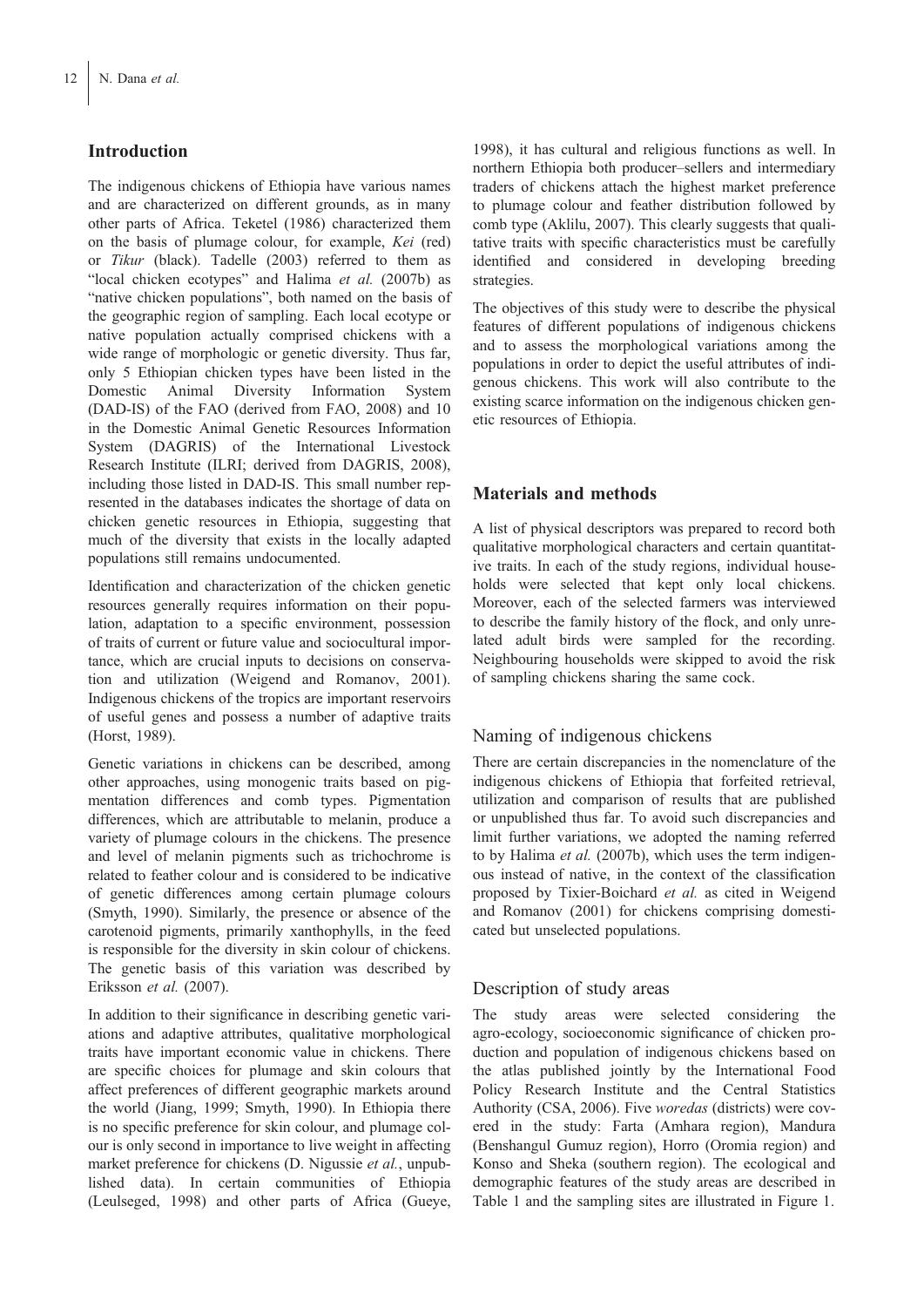| Woreda <sup>1</sup>                             | Farta                         | Mandura                       | Horro                         | <b>Konso</b>                     | <b>Sheka</b>           |
|-------------------------------------------------|-------------------------------|-------------------------------|-------------------------------|----------------------------------|------------------------|
| Ecology                                         | Cool to very cold<br>submoist | Hot, subhumid<br>lowland      | Tepid to cool wet<br>highland | Humid lowland to<br>wet highland | Cool wet<br>highland   |
| Altitude (range, m asl., for<br>sampling sites) | 2700-2870                     | $1047 - 1426$                 | 2580-2810                     | 1471-1898                        | 2285                   |
| Annual RF (mm)                                  | 1250-1599                     | $900 - 1300$                  | 1200-1800                     | $500 - 700$                      | 1400-2000              |
| Mean annual temp. $(^{\circ}C)$                 | $9 - 25$                      | $25 - 32$                     | $22 - 26$                     | $24 - 37$                        | $13 - 25$              |
| Human population                                | 256 513                       | 31 000                        | 84 5 96                       | 206 607                          | 47 955                 |
| Av. family size                                 |                               | 5                             | 6                             | 5                                | 7                      |
| No. of chickens, total                          | 136 410                       | 23 186                        | 34 991                        | 107 588                          | 50 491                 |
| No. of local chickens                           | 123 869                       | 21 171                        | 29 780                        | 86071                            | 46 45 6                |
| No. of exotic chickens <sup>2</sup>             | 12 541                        | 2 0 1 5                       | 5 2 1 1                       | 21518                            | 4 0 3 5                |
| Major ethnic community                          | Amhara                        | Amhara, Gumuz,<br>Agew, Oromo | Oromo                         | Konso                            | Sheka, Kaffa,<br>Menja |

Table 1. Ecological and demographic characteristics of sampling areas.

<sup>1</sup>Woreda is an administrative domain at the third level down a region and immediately below a zone.<br><sup>2</sup>Exotic chickens distributed by the office of Agriculture since 2005. (This study was conducted in 20

<sup>2</sup> Exotic chickens distributed by the office of Agriculture since 2005. (This study was conducted in 2007.)

#### Data collection and analysis

Morphological variations were studied based on feather distribution (presence or absence of feathers on the neck); feather morphology; colours of the body plumage, neck, breast and back feathers; shank colour; skin colour; earlobe colour; comb type and head and body shapes. Data were recorded for a total of 1 125 indigenous chickens of both sexes following the FAO descriptors for chicken genetic resources (FAO, 1986): 225 chickens (∼8 months or older) each of Farta, Mandura, Horro, Konso and Sheka Woredas. Descriptions of comb types were based on illustrations presented by Somes (1990). The morphologic



Figure 1. A map of Ethiopia showing the location of sampled populations of indigenous chickens in Farta, Mandura, Horro, Konso and Sheka. Pink areas denote high altitude regions and sky blue areas represent low altitude regions. See Table 1 for detailed descriptions of the sampling sites.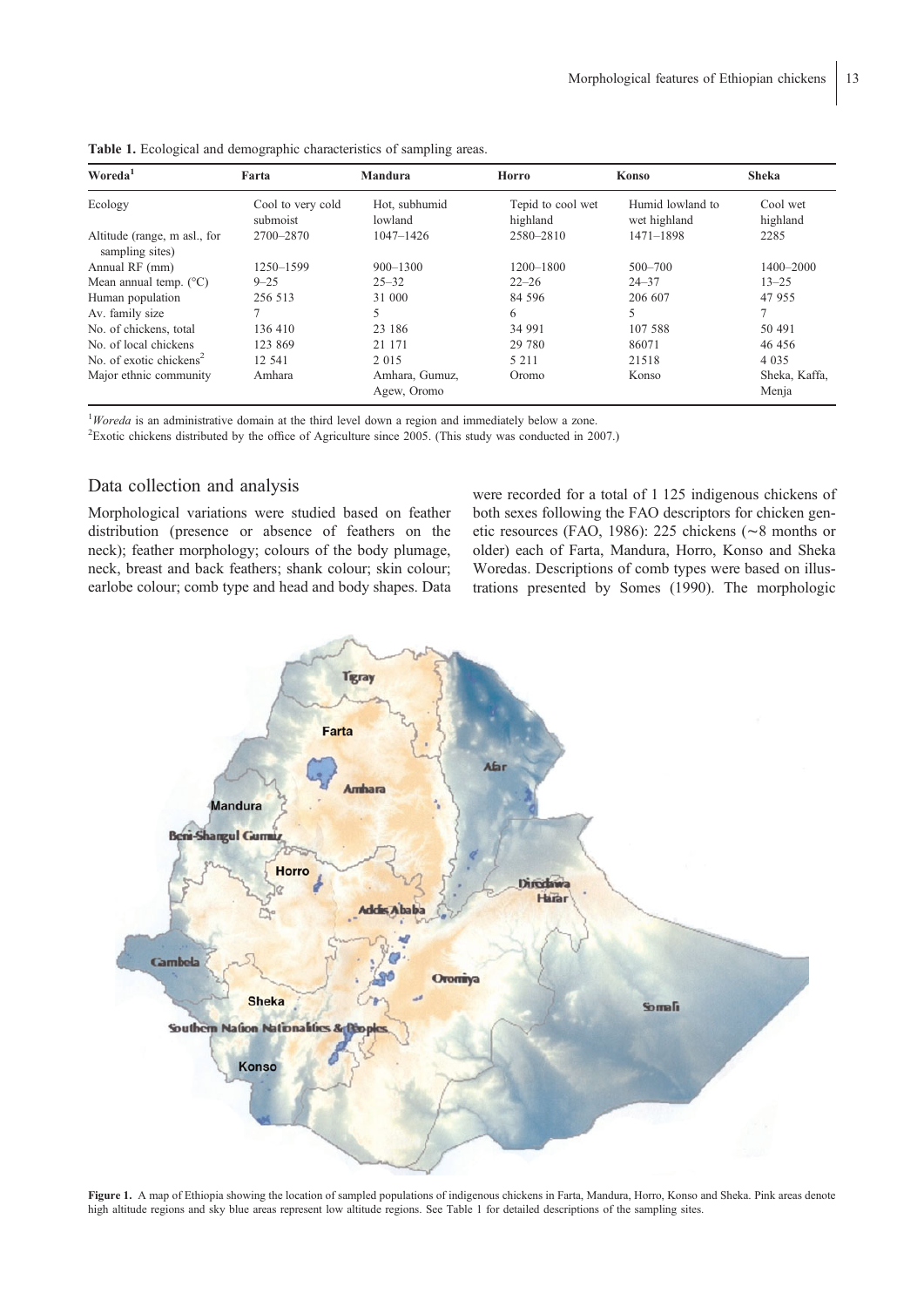variables were recorded in different character states (see Appendix 1). Each character state was recorded as a binomial variable (1 if present, 0 if not). Measuring tapes and a spring balance were used to measure the respective shank length and body weight of individual chickens in the field.

Data were analyzed using the SPSS 12.0 statistical package (SPSS, 2003). Binomial variables from records on qualitative morphologic characters were reported as percentages.

The qualitative data were analyzed for descriptive statistics using frequency procedures and cross-tabulation of SPSS. The Kruskal–Wallis Test was applied to test the effects of populations or regions of sampling on each of the qualitative morphological variables. The Binomial Test was used to analyze the significance of the differences within the population in feather morphology, feather distribution and skin colour; the Cochran Test was applied to test the differences in shank and earlobe colours, comb type and head and body shapes.

The generalized linear modeling procedure of SPSS was used to analyze the quantitative data, fitting live weight and shank length as independent variables and region of sampling (the populations) and sex of the chickens as fixed factors. The age of the chickens was not included in the model because only 8-month-old or older adults were sampled.

## Results and discussion

## Description of the populations

The morphological characteristics of the different populations of indigenous chickens in this study are delineated in Tables 2, 3, 4, 5, 6 and 7. The specific features of each population are elaborated in the following sections. The data disaggregated by sex is only presented for morphological traits, showing some interesting variations between the sexes because of space limitations.

#### Farta chickens

Farta chickens (Figure 2) are found in the Amhara regional state in northern Ethiopia at altitudes ranging from 2 700 to 2 870 m above sea level (asl) in a cool to very cold, submoist ecological zone. The population of these chickens numbers about 123 800, and they are kept by the Amhara community (Table 1). They are maintained under scavenging regimens with occasional supplementation and sheltered in the family house (D. Nigussie et al., unpublished data). The chickens have predominantly white body plumage that occurs at similar frequency in both sexes. Red (25 percent) and gebsima (wheaten strips on a black background) are the typical plumage colours in males but are not observed in females (Table 6). The other peculiar feature in males is a black breast (locally referred to as libe tikur), which is almost absent in females (Table 2). Naked neck chickens were not found in the population. About 55 percent of the birds have yellow skin, 65 percent of which are males (Table 4). The population is mainly pea combed (54 percent) followed by duplex combs (26 percent). Crest head (locally referred to as gutya) and blocky body shape are the predominant features in both sexes (Table 5). The average shank length of adult males is 8.2 cm and that of adult females is 6.6 cm. Adult males weigh about 1 630 g and females 1 054 g (Table 7).

Table 2. Description of body plumage and breast feather colours of indigenous populations of chickens sampled from different regions (percentage of chickens within the population, number of chickens sampled per population = 225,  $N = 1$  125).

| Feather<br>colour          | White            | <b>Black</b>     | Red             | Gebsima          | <b>Teterima</b> | <b>Brown</b>     | Kokima         | Grey             | Zigrima          | Golden       | <b>Multiple</b> |
|----------------------------|------------------|------------------|-----------------|------------------|-----------------|------------------|----------------|------------------|------------------|--------------|-----------------|
| Body<br>plumage $N$<br>(%) | 184<br>$(16)$ ** | 81(7)            | 227<br>(20)     | 82(7)            | 66 (6)<br>$***$ | 217<br>$(19)$ ** | 31(3)<br>$***$ | 66 (6)<br>$***$  | 131<br>$(12)$ ** | 6(1)         | 34(3)<br>$***$  |
| Farta                      | 33 <sup>a</sup>  | 5                | 15 <sup>a</sup> | 8                | 11 <sup>a</sup> | $12^a$           | 3              | $\overline{2}$   | 5                | $\mathbf{0}$ |                 |
| Mandura                    | 17 <sup>b</sup>  | 8                | 19 <sup>b</sup> | 7                | $5b^c$          | 20               |                | 8                | 10               | $\mathbf{0}$ |                 |
| Horro                      | $14^{bc}$        | 5                | $22^{bc}$       | 5                | $2^{\rm b}$     | 16               | 6 <sup>a</sup> | 9                | 18 <sup>a</sup>  | $\mathbf{0}$ |                 |
| Konso                      | $11^{bc}$        | 9                | $21^{bc}$       | 10               | 6 <sup>c</sup>  | 18               | $\mathcal{E}$  | 5                | 11               | $\mathbf{0}$ | 7 <sup>a</sup>  |
| Sheka                      | $7^{\circ}$      | 9                | $23^{\circ}$    | 7                | $4b^c$          | 30 <sup>b</sup>  |                | 6                | 11               | $\mathbf{0}$ |                 |
| Breast colour<br>N(%       | 193<br>$(17)$ ** | 174<br>$(16)^*$  | 23(2)<br>$***$  | 24(2)<br>**      | 99 (9)<br>$***$ | 372<br>$(33)$ ** | 15(1)          | 163<br>$(15)$ ** | 37(3)<br>$***$   | 3(0)         | 22(2)           |
| Farta                      | 33 <sup>a</sup>  | 19 <sup>ab</sup> | $\mathbf{0}$    | $\boldsymbol{0}$ | 16 <sup>a</sup> | 21 <sup>a</sup>  |                |                  | $\mathbf{0}$     | $\mathbf{0}$ |                 |
| Mandura                    | 16               | $13^{\rm b}$     | $\mathbf{0}$    |                  | 9 <sup>b</sup>  | $32^{\rm b}$     | $\mathbf{0}$   | $22^{\rm a}$     | 4                | $\mathbf{0}$ |                 |
| Horro                      | 13               | 20 <sup>a</sup>  |                 |                  | $2^{\rm c}$     | 29 <sup>c</sup>  | 3              | $25^{\rm a}$     | $\overline{2}$   | $\Omega$     |                 |
| Konso                      | 14               | $12^{\rm b}$     | $\tau$ a        | $6^{\rm a}$      | $6^{\rm b}$     | 34 <sup>b</sup>  | $\overline{2}$ | 9                | $7^{\rm a}$      | $\mathbf{0}$ |                 |
| Sheka                      | 10               | $13^{\rm b}$     | $\overline{c}$  | 3                | 9 <sup>b</sup>  | 49 <sup>d</sup>  |                | 9                | 3                | $\mathbf{0}$ |                 |

Note: Different superscript letters within each column indicate significant differences between the populations or regions, based on the Kruskal–Wallis Test (\*p < 0.05, \*\*p < 0.01). Gebsima, wheaten strips on black background; Teterima, black or red speckles on white background; Kokima, white or grayish strips on brown or reddish background; Zigrima, black and white spotted feather;  $N(\%)$ , figures within each row of body plumage and breast colours denote the number of individuals having the specific feather colour out of the total number of chickens (1 125) sampled in all populations, and the numbers in parentheses show their respective proportions.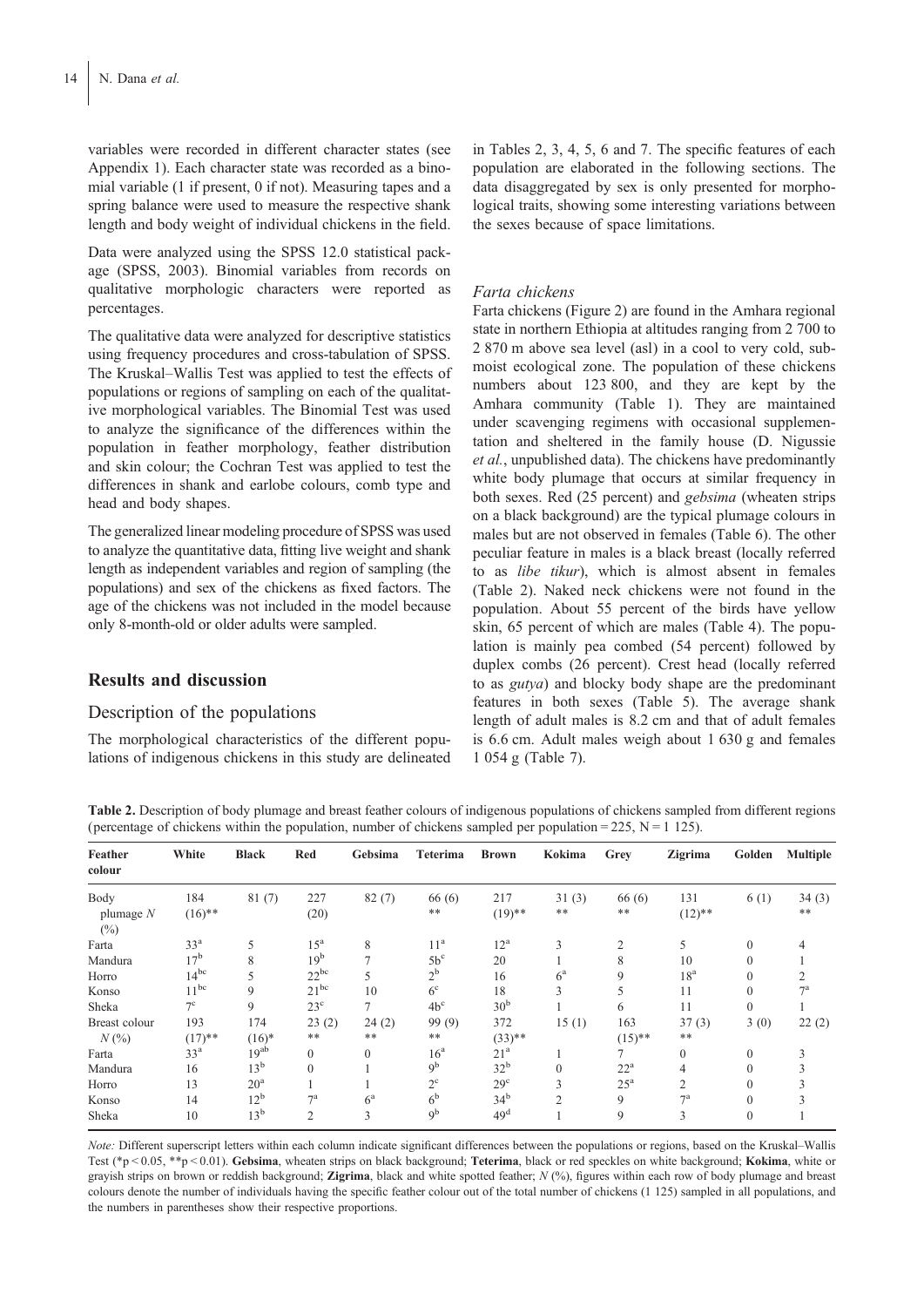| Feather<br>colour | White           | <b>Black</b> | Red             | Gebsima        | Teterima         | <b>Brown</b>    | Kokima         | Grey           | <b>Zigrima</b>  | Golden          | <b>Multiple</b> |
|-------------------|-----------------|--------------|-----------------|----------------|------------------|-----------------|----------------|----------------|-----------------|-----------------|-----------------|
| Neck colour       | 203             | 77           | 173             | 71 (6)         | 63 (6)           | 176             | 22(2)          | 14             | 103(9)          | 172             | 51(5)           |
| N(%               | $(18)$ **       | $(7)$ *      | $(15)$ **       |                | **               | $(16)$ **       | $***$          | (1)            | $***$           | $(15)$ **       | $***$           |
| Farta             | $35^{\rm a}$    | 6            | $10^{\rm a}$    | 7              | $10^a$           | 8 <sup>a</sup>  |                |                | 4               | 19              | 4               |
| Mandura           | 21 <sup>b</sup> | 8            | $13^{ab}$       | 4              | 6 <sup>b</sup>   | $15^{\rm b}$    |                |                | 9               | 18              | 4               |
| Horro             | 14              | $2^{\rm a}$  | $14^{bc}$       |                | 1 <sup>c</sup>   | $14^{\rm b}$    | $5^{\rm a}$    | 2              | 18 <sup>a</sup> | 20              |                 |
| Konso             | 13              | 9            | 19 <sup>c</sup> | 8              | $6^{\rm b}$      | $18^{bc}$       | $\overline{2}$ |                | 8               | 8 <sup>a</sup>  | 8 <sup>a</sup>  |
| Sheka             | 8               | 9            | $22^{\circ}$    | 5              | 5 <sup>b</sup>   | $23^{\circ}$    | $\theta$       |                |                 | 10 <sup>a</sup> | 10 <sup>a</sup> |
| Back colour       | 181             | 95           | 242             | 66 (6)         | $71(6)$ *        | 216             | 32             | 56             | 132             | 9(1)            | $25(2)$ *       |
| N(%               | $(16)$ **       | (8)          | (22)            |                |                  | $(19)$ **       | $(3)$ **       | $(5)$ **       | $(12)$ **       |                 |                 |
| Farta             | 33 <sup>a</sup> | $\tau$       | 20 <sup>a</sup> | 7              | 10               | 12              | $\overline{c}$ |                | 5               | $\Omega$        |                 |
| Mandura           | 16              | 9            | 19 <sup>a</sup> | 6              | $\mathcal{I}$    | 20              |                | 7 <sup>a</sup> | 12              | 2               |                 |
| Horro             | 14              | 6            | $21^{ab}$       | $3^a$          | $2^{\mathrm{a}}$ | 16              | $\tau$ a       | Q <sup>a</sup> | $20^{\rm a}$    |                 |                 |
| Konso             | 12              | $2^{\rm a}$  | $22^{ab}$       | $\overline{ }$ |                  | 19              | $\mathcal{R}$  | 4              | 11              |                 |                 |
| Sheka             | 7 <sup>b</sup>  | 9            | 26 <sup>b</sup> | 6              |                  | 28 <sup>a</sup> |                | 4              | 11              | $\overline{c}$  | 3               |

Table 3. Description of neck and back feather colours of indigenous populations of chickens sampled from different regions (percentage of chickens within population, number of chickens sampled per population = 225,  $N = 1$  125).

Note: Different superscript letters within each column indicate significant differences between the populations or regions, based on the Kruskal–Wallis Test (\*p < 0.05, \*\*p < 0.01). Gebsima, wheaten strips on black background; Teterima, black or red speckles on white background; Kokima, white or grayish strips on brown or reddish background; Zigrima, black and white spotted feather;  $N$  (%) figures within each row of neck and back colours denote the number of individuals having the specific feather colour out of the total number of chickens (1 125) sampled in all populations, and the numbers in parentheses show their respective proportions.

#### Mandura chickens

The Mandura (Figure 3) population is found in the Benshangul Gumuz regional state in northwest Ethiopia at altitudes ranging from 1 047 to 1 426 m asl in a hot, subhumid lowland ecological zone. They are reared by mixed communities of Amhara, Gumuz and Agaw. The population of these chickens is relatively small, estimated to be only 21 200 (Table 1). Most of the households keeping these chickens provide separate shelters for housing during

the night, but they spend the day scavenging in the backyards supplemented with grains and food leftovers (D. Nigussie et al., unpublished data). Brown is the most predominant plumage in the population followed by red, white and *kokima* (white or grayish strips on brown or reddish background; Table 2). Complete red is typical of males (38 percent of male plumage) but absent in females. Hens have all variants of colours including zigrima (24 percent), the most predominant, which is almost absent

Table 4. Variations in the morphology and distribution of feathers and colours of skin, shank and earlobe of indigenous populations of chickens (percentage of chickens within the population).

|                      | Farta $(\% )$ | Mandura $(\% )$ | Horro $(\% )$ | Konso $(\% )$   | Sheka $(\% )$ | Total $(\% )$ | Chi-Sq. |
|----------------------|---------------|-----------------|---------------|-----------------|---------------|---------------|---------|
| Feather morphology   |               |                 | $**$          | $**$            |               |               |         |
| Normal               | 53            | 52              | 66            | 64              | 54            | 58            | 16.5    |
| Silky                | 47            | 48              | 34            | 36              | 46            | 42            | 16.5    |
| Feather distribution | $***$         | $***$           | $**$          | $***$           | $***$         |               |         |
| Normal               | 100           | 97              | 100           | 97              | 96            | 98            | 14.9    |
| Naked neck           | $\mathbf{0}$  | 3               | $\theta$      | 3               | 4             | 2             | 14.9    |
| Skin colour          |               | $***$           | $***$         | $\ast$          | $***$         |               |         |
| White                | 45            | 68              | 35            | 58              | 34            | 48            | 76.5    |
| Yellow               | 55            | 32              | 65            | 42              | 66            | 52            | 76.5    |
| Shank colour         | $**$          | $***$           | $***$         | $***$           | $***$         |               |         |
| White                | 13            | 16              | 31            | 31              | 28            | 28            | 34.4    |
| <b>Black</b>         | 5             | 21              | 12            | 15              | 12            | 12            | 25.0    |
| Yellow               | 81            | 63              | 57            | 54 <sup>a</sup> | 60            | 60            | 43.4    |
| Earlobe colour       | $***$         | $***$           | $***$         | $***$           | $***$         |               |         |
| White                | 26            | 56              | 52            | 43              | 24            | 40            | 79.1    |
| Red                  | 62            | 41              | 45            | 44              | 68            | 52            | 53.4    |
| Yellow               | 12            | 3               | 3             | 13              | 8             | 8             | 28.3    |

*Note:* Asterisks indicate significant differences between rows at the 5% (\*) and 1% (\*\*) probability levels, based on the Binomial Test for feather morphology, feather distribution and skin colour, and the Cochran Test for shank and ear lobe colours. Chi-Sq., the chi-square values within a row denote significant differences between populations or regions ( $p < 0.01$ ), based on the Kruskal–Wallis Test.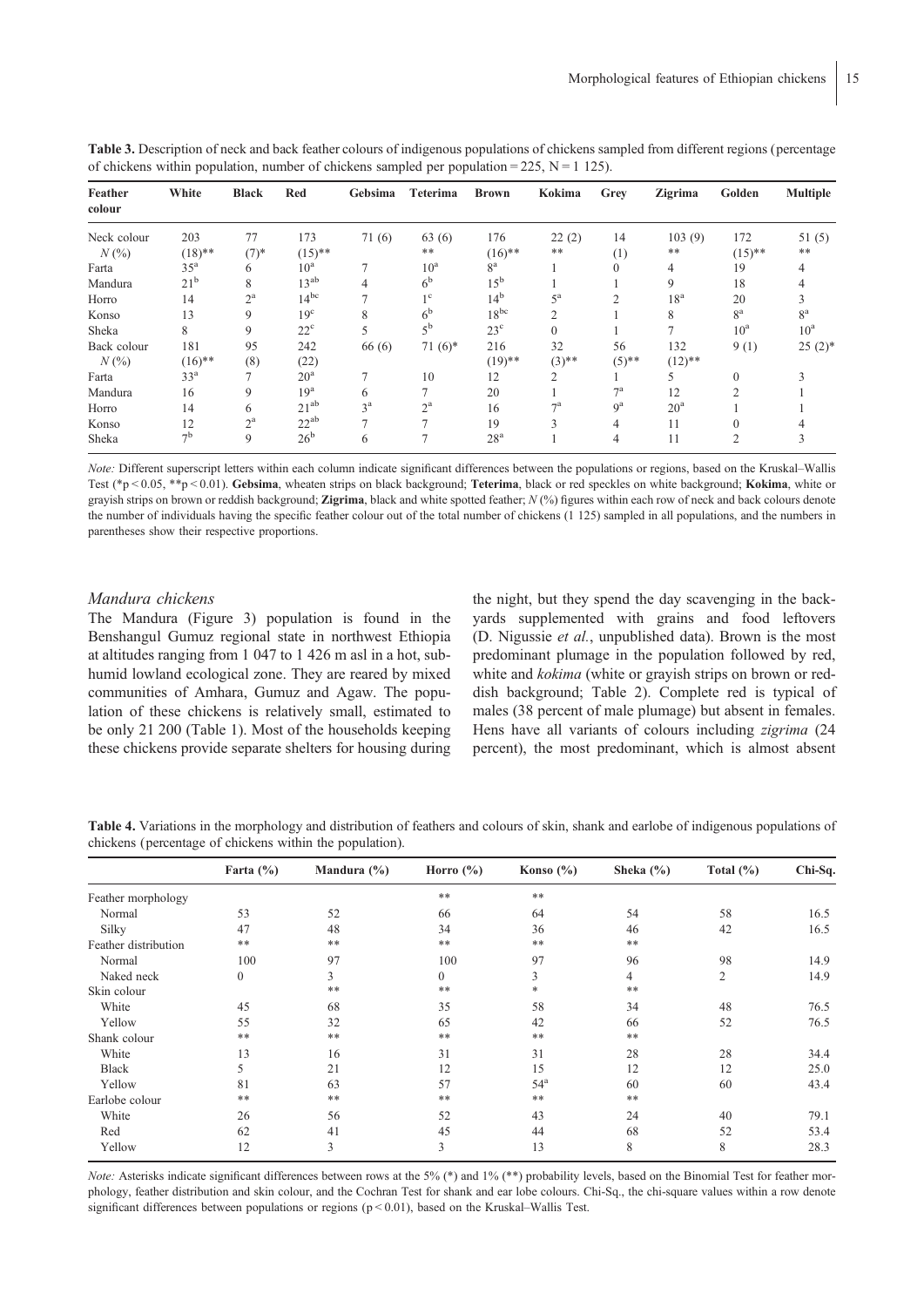|            | Farta $(\% )$ | Mandura $(\% )$ | Horro $(\% )$ | Konso $(\% )$ | Sheka $(%)$ | Total $(\frac{6}{6})$ | Chi-Sq. |
|------------|---------------|-----------------|---------------|---------------|-------------|-----------------------|---------|
| Comb type  | $***$         | $***$           | $***$         | $***$         | $***$       |                       |         |
| Single     | 6             | 13              | 13            | 14            | 20          | 13                    | 18.8    |
| Rose       | 14            | 15              | 14            | 22            | 12          | 16                    | 9.9     |
| Pea        | 52            | 55              | 56            | 49            | 54          | 53                    |         |
| Walnut     |               | 3               | 4             | 10            | 9           | 6                     | 25.5    |
| Duplex     | 27            | 14              | 13            | 4             | 4           | 13                    | 68.2    |
| Head shape | $***$         | $***$           | $***$         | $***$         | **          |                       |         |
| Snake head | 6             | 15              | 23            | 35            | 21          | 20                    | 61.8    |
| Crest      | 75            | 51              | 33            |               | 8           | 34                    | 371.4   |
| Flat       | 19            | 34              | 44            | 64            | 71          | 46                    | 165.7   |
| Body shape | **            | $***$           | $***$         | $***$         | $***$       |                       |         |
| Blocky     | 88            | 84              | 90            | 82            | 88          | 87                    |         |
| Triangular | 4             | 8               |               | 15            | 11          | 9                     | 18.7    |
| Wedge      | 8             |                 |               | 3             |             |                       | 23.8    |

Table 5. Variations in comb type and head and body shapes of indigenous populations of chickens (percentage of chickens within the population).

Note: Asterisks indicate significant differences between rows at the 1% probability level according to the Cochran Test. Chi-Sq., the chi-square values within a row denote significant differences between populations or regions ( $p < 0.01$ ), based on the Kruskal–Wallis Test.

in males (Table 6). The majority of males (about 40 percent) possess shining red back feathers that are entirely absent in females. Almost all chickens have normal feather distribution except a small proportion (3 percent) of naked neck chickens (Table 4). The majority of the birds have white skin, regardless of sex, and most of the chickens are pea combed (55 percent). The average shank length of adult males is 8.4 cm and that of females is 7.1 cm. Adult males weigh about 1 652 g and females 1 426 g (Table 7).

### Horro chickens

Horro chickens (Figure 4) are found in the Oromia regional state in western Ethiopia at altitudes ranging from 2 580 to 2 810 m asl in a tepid to cool wet highland ecological zone. The size of the population is estimated to be about 29 800, and the Oromo ethnic community raises them (Table 1). Horro chickens are reared under scavenging management with supplemental feeding, and in most cases the birds are sheltered in the family house during the night (D. Nigussie et al., unpublished data). The single most important plumage colour of males is red (60 percent). Only 3 percent of the females are red and the most frequent colour is zigrima, which is totally absent in males. All chickens have feathered necks. Yellow is the dominant skin colour in both sexes (Table 6). The predominant body shape is blocky (Table 5). However, quite a large proportion of cocks (22 percent) have a triangular body shape. The average shank length of adult males is 8.8 cm and that of females is about 6.8 cm. Adult males weigh about 1 700 g and females 1 372 g (Table 7).

#### Konso chickens

These chickens (Figure 5) are found in the Southern Nations, Nationalities and Peoples Regional State in south Ethiopia at altitudes ranging from 1 471 to 1 898 m asl in a humid lowland to wet highland ecological zone. The population is estimated to be approximately 107 600, and the major ethnic community keeping this population is the Konso (Table 1). Konso chickens are reared under scavenging management. The proportion of households practicing supplementary feeding is the smallest compared to farmers in other regions, although about 62 percent supplemented their chickens (D. Nigussie et al., unpublished data). Unlike other regions, most of the farmers (82 percent) here provide separate housing for their chickens. Most of the cocks (43 percent) have red body plumage whereas brown (28 percent), zigrima (17 percent) and black (15 percent) are the prominent plumage colours in hens. About 4 percent of the cocks and less than 2 percent of the hens have naked necks. Both white (54 percent) and yellow (46 percent) skin colours exist (Table 4). However, 56 percent of the cocks have yellow skin (Table 6). The birds are mainly pea combed (49 percent) followed by a relatively large proportion of rose comb (22 percent). The shape of the head is mainly flat (45 percent); most of the chickens have blocky body shapes (Table 5), although about 17 percent of the cocks and 13 percent of the hens have a triangular body shape. The average shank length of adult males is 10.1 cm and that of females is 7.1 cm. Adult males weigh about 1 411 g and females 1 011 g (Table 6).

#### Sheka chickens

The population of Sheka chickens (Figure 6) is found in the Southern Nations, Nationalities and Peoples Regional State in south Ethiopia at an altitude of 2 285 m asl in a cool wet highland eological zone. They are reared mainly by the Sheka and other very small populations of Kaffa and Menja communities. The Sheka population is about 46 450 (Table 1). The proportion of households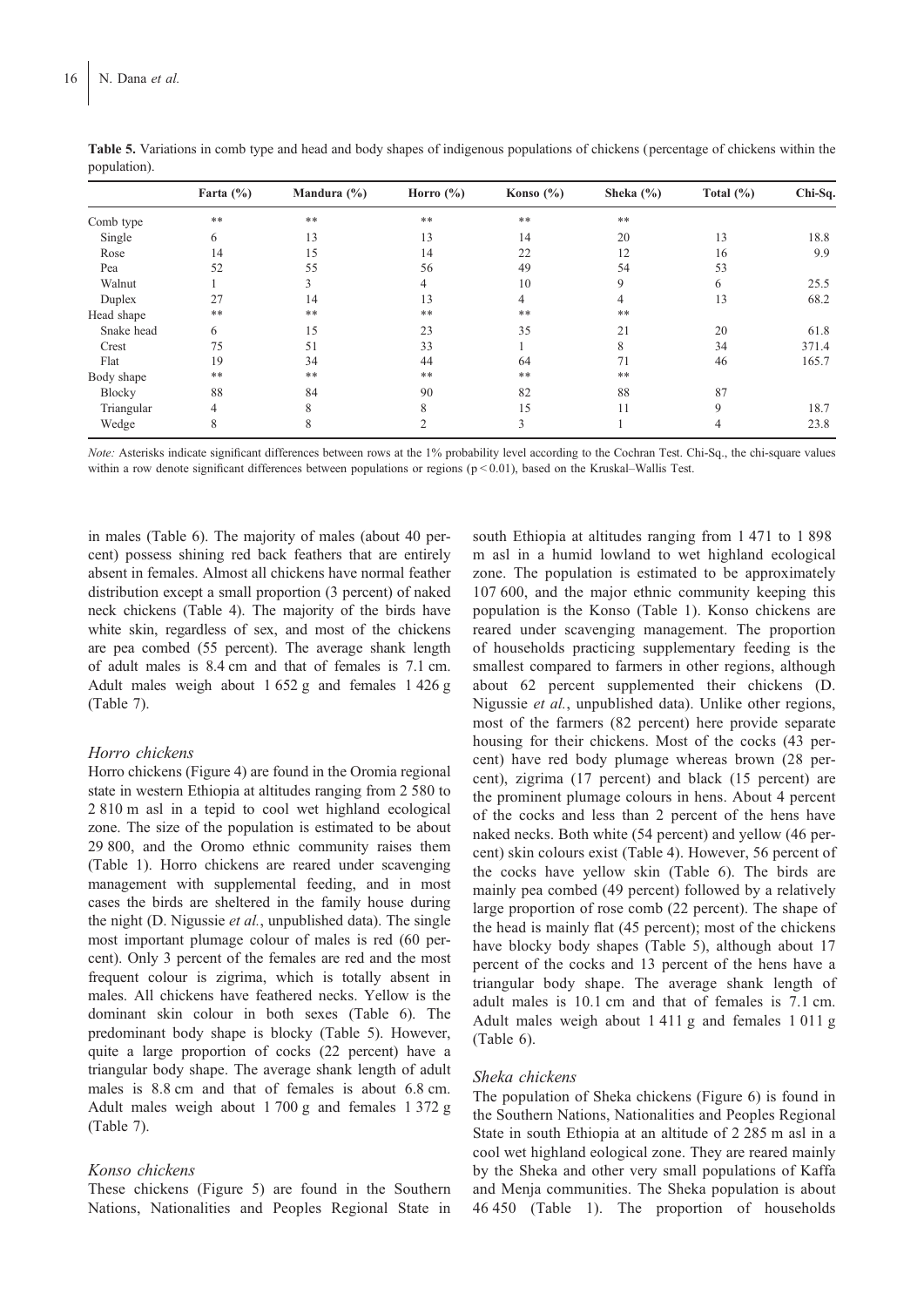|                                                                                                                           |                          | Farta            |               | Mandura          |      | Horro                                                                                                                                                                                                                                                                                                         |             | Konso          |      | Sheka               |        | $\Gamma$ otal (%) |                                                                                                        |
|---------------------------------------------------------------------------------------------------------------------------|--------------------------|------------------|---------------|------------------|------|---------------------------------------------------------------------------------------------------------------------------------------------------------------------------------------------------------------------------------------------------------------------------------------------------------------|-------------|----------------|------|---------------------|--------|-------------------|--------------------------------------------------------------------------------------------------------|
| Trait category                                                                                                            | Character                | $\mathbf{M}$ (%) | F(%)          | $\mathbf{M}$ (%) | F(%) | $\mathbf{M}$ (%)                                                                                                                                                                                                                                                                                              | F $(^{96})$ | $M(^{9}/_{0})$ | F(%) | $\mathbf{M}$ $(\%)$ | F(°/0) | $M( ^{0}\%)$      | F(%)                                                                                                   |
| Body plumage colour                                                                                                       | White                    | 34.0             | 32.           |                  |      |                                                                                                                                                                                                                                                                                                               |             |                |      |                     |        |                   |                                                                                                        |
|                                                                                                                           | Black                    | 2.7              | 0.6           |                  |      |                                                                                                                                                                                                                                                                                                               |             |                |      |                     |        |                   |                                                                                                        |
|                                                                                                                           | Red                      | 24.5             | 1.3           |                  |      | $\begin{array}{l} 1277 \\ 1500 \\ 1600 \\ 1700 \\ 1800 \\ 1900 \\ 1900 \\ 1900 \\ 1900 \\ 1900 \\ 1900 \\ 1900 \\ 1900 \\ 1900 \\ 1900 \\ 1900 \\ 1900 \\ 1900 \\ 1900 \\ 1900 \\ 1900 \\ 1900 \\ 1900 \\ 1900 \\ 1900 \\ 1900 \\ 1900 \\ 1900 \\ 1900 \\ 1900 \\ 1900 \\ 1900 \\ 1900 \\ 1900 \\ 1900 \\ 19$ |             |                |      |                     |        |                   | 1 0 0 1 1 5 1 1 1 1 2 9 1 0 1 0 1 0 1 0 1 1 2 4 0<br>1 0 1 1 2 3 5 1 1 2 3 4 5 5 6 7 6 7 9 7 1 - 8 4 0 |
|                                                                                                                           | Gebsima                  | 12.9             | 0.0           |                  |      |                                                                                                                                                                                                                                                                                                               |             |                |      |                     |        |                   |                                                                                                        |
|                                                                                                                           | Brown                    | 8.2              | 20.5          |                  |      |                                                                                                                                                                                                                                                                                                               |             |                |      |                     |        |                   |                                                                                                        |
|                                                                                                                           | Kokima                   |                  | 6.4           |                  |      |                                                                                                                                                                                                                                                                                                               |             |                |      |                     |        |                   |                                                                                                        |
|                                                                                                                           | $Z$ igrima               |                  | 15.4          |                  |      |                                                                                                                                                                                                                                                                                                               |             |                |      |                     |        |                   |                                                                                                        |
| Feather morphology                                                                                                        | Normal                   | 39.5             | 79.5          |                  |      |                                                                                                                                                                                                                                                                                                               |             |                |      |                     |        |                   |                                                                                                        |
|                                                                                                                           |                          | 60.5             | 20.5          |                  |      |                                                                                                                                                                                                                                                                                                               |             |                |      |                     |        |                   |                                                                                                        |
| Skin colour                                                                                                               |                          | 35.4             | 64.1          |                  |      |                                                                                                                                                                                                                                                                                                               |             |                |      |                     |        |                   |                                                                                                        |
|                                                                                                                           | Silky<br>White<br>Yellow | 65.6             | 35.9          |                  |      |                                                                                                                                                                                                                                                                                                               |             |                |      |                     |        |                   |                                                                                                        |
| Comb type                                                                                                                 | Single<br>Rose           | 6.8              | 5.1           |                  |      |                                                                                                                                                                                                                                                                                                               |             |                |      |                     |        |                   |                                                                                                        |
|                                                                                                                           |                          | 2.0              | 35.9          |                  |      |                                                                                                                                                                                                                                                                                                               |             |                |      |                     |        |                   |                                                                                                        |
|                                                                                                                           | Pea                      | 48.3             | 59.0          |                  |      |                                                                                                                                                                                                                                                                                                               |             |                |      |                     |        |                   |                                                                                                        |
|                                                                                                                           | Walnut                   | 2.0              | 0.0           |                  |      |                                                                                                                                                                                                                                                                                                               |             |                |      |                     |        |                   |                                                                                                        |
|                                                                                                                           | Duplex                   | 40.8             | 0.0           |                  |      |                                                                                                                                                                                                                                                                                                               |             |                |      |                     |        |                   |                                                                                                        |
| Body shape                                                                                                                | Blocky                   | 82.3             | 98.7          |                  |      |                                                                                                                                                                                                                                                                                                               |             |                |      |                     |        |                   |                                                                                                        |
|                                                                                                                           | Iriangular               | 4.8              | $\frac{3}{2}$ |                  |      |                                                                                                                                                                                                                                                                                                               |             |                |      |                     |        |                   |                                                                                                        |
|                                                                                                                           | Wedge                    | 12.9             |               |                  |      |                                                                                                                                                                                                                                                                                                               |             |                |      |                     |        |                   |                                                                                                        |
| The percentage values for plumage colours do not add to 100 because only the major colours variants were considered here. |                          |                  |               |                  |      |                                                                                                                                                                                                                                                                                                               |             |                |      |                     |        |                   |                                                                                                        |

| à<br>Ş<br>ł      |  |
|------------------|--|
|                  |  |
|                  |  |
|                  |  |
|                  |  |
|                  |  |
|                  |  |
|                  |  |
| ۵                |  |
|                  |  |
| i                |  |
| j                |  |
|                  |  |
|                  |  |
|                  |  |
|                  |  |
|                  |  |
|                  |  |
|                  |  |
| l<br>ı<br>ŧ      |  |
|                  |  |
|                  |  |
| 1<br>ł           |  |
| l                |  |
|                  |  |
| Š                |  |
| ı                |  |
| i                |  |
| i                |  |
| ł<br>Ì           |  |
| i                |  |
| ţ<br>֚֬֕         |  |
| į<br>١<br>ł<br>j |  |
|                  |  |
|                  |  |
| i                |  |
|                  |  |
|                  |  |
|                  |  |
|                  |  |
|                  |  |
| j                |  |
| ļ<br>i           |  |
| Ì                |  |
| :<br>ł           |  |
| ć<br>ab          |  |
| E<br>l           |  |

Note: Gebsima, wheaten strips on black background; Kokima, white or grayish strips on brown or reddish background; Zigrima, black and white spotted feather. Note: Gebsima, wheaten strips on black background; Kokima, white or grayish strips on brown or reddish background; Zigrima, black and white spotted feather.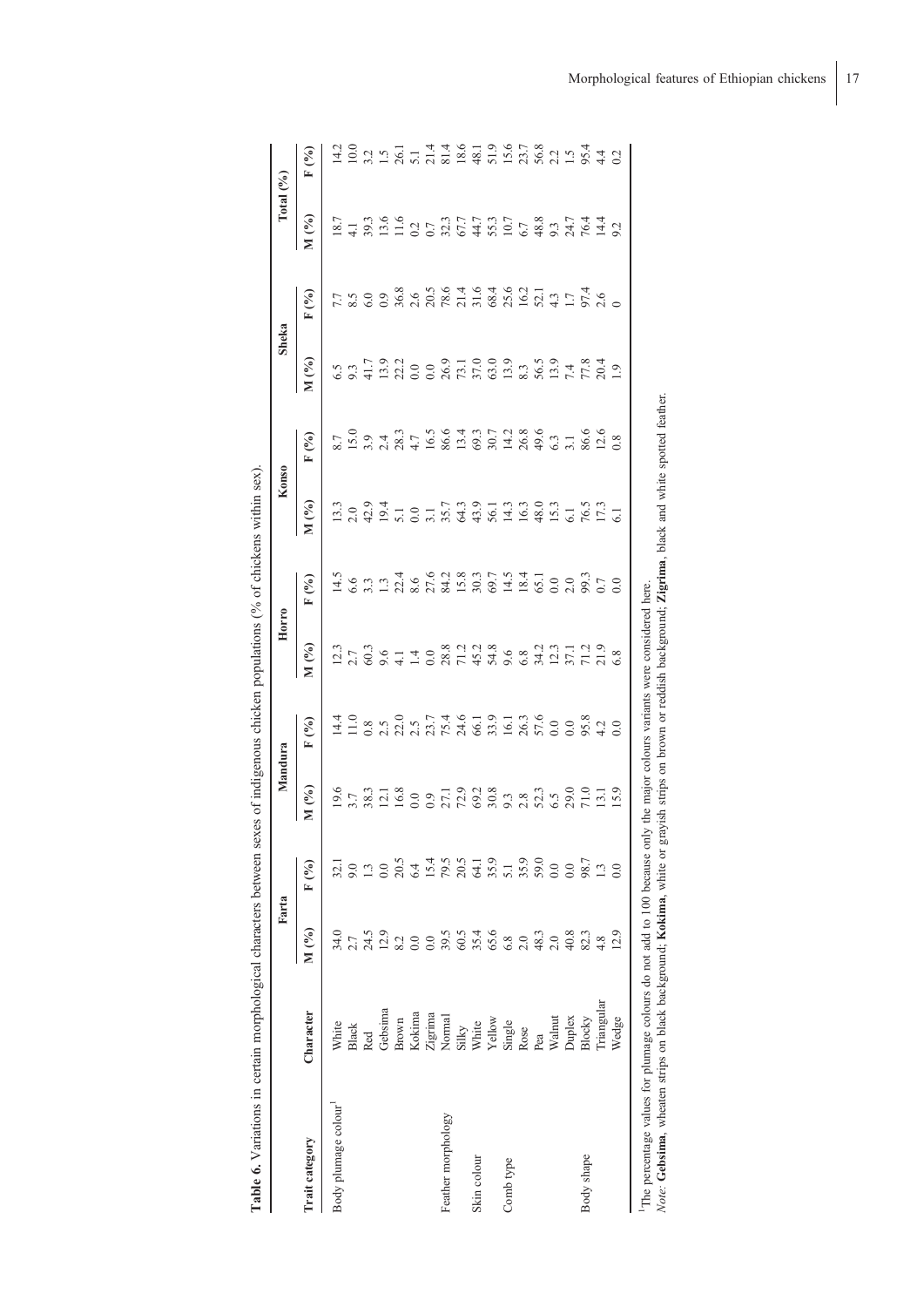|                                |        | Farta                   | Mandura               | Horro                  | Konso                      | Sheka               | Total           |
|--------------------------------|--------|-------------------------|-----------------------|------------------------|----------------------------|---------------------|-----------------|
| Live weight $(g/bird, \pm SD)$ | Male   | $630^{\rm a}$ (685)     | $1.652^b(504)$        | . 700 $^{\rm b}$ (437) | $1.411$ <sup>a</sup> (281) | $697^{\rm b}$ (497) | $1.612**$ (458) |
|                                | Female | $1\,054^{\rm a}\,(298)$ | $1,426^{\circ}$ (349) | $1372^b(344)$          | $1\ 011^a\ (223)$          | $1.517^b$ (355)     | $1.266**$ (373) |
| Shank length $(cm, \pm SD)$    | Male   | $8.2^{\rm a}$ (1.2)     | $8.4^b$ (1.3)         | $8.8^b$ (1.0)          | $10.1^{\circ}$ (0.6)       | $9.4^{\circ}$ (0.9) | $9.1**$ (1.1)   |
|                                | Female | $6.6^{\rm a}$ (0.5)     | $7.1^{\rm a}$ (0.7)   | $6.8^{\rm a}$ (0.6)    | $7.1^{\rm a}$ (0.6)        | $7.8^b(0.6)$        | $7.0**$ (0.7)   |

Table 7. Adult live body weight and shank length of the different populations of indigenous chickens.

*Note:* Means in a row with different superscript letters denote significant differences between populations or sampling regions ( $p < 0.05$ ) and asterisks within a column indicate significant differences between males and females for each parameter at the 1% (\*\*) level of probability.

providing separate housing and sheltering the chickens in the family house is almost equal. Most households practice supplementary feeding (D. Nigussie et al., unpublished data). Brown is the predominant plumage followed by red, zigrima and black (Table 2). Cocks (42 percent) have mostly red plumage (Table 6). A brown breast is typical of both sexes, but black is the second largest breast colour in cocks (22 percent), locally referred to as libe tikur. Cocks are chiefly red or golden on the neck, and hens are mainly brown necked. Six percent of the hens and 3 percent of the cocks have naked necks. The majority of the chickens in the population have white skin, yellow shank and red earlobes (Table 4). The population is mainly pea combed (54 percent) with 20 percent single combs. The average shank length of adult males is 9.4 cm and that of females is about 7.8 cm. Adult males weigh about 1 697 g and females 1 517 g (Table 7).

#### Chicken populations

The chicken population of Ethiopia seems to have been consistently declining in the last few years. According to FAO (2000), it was estimated that there were 65 million chicken, more than 95 percent of which comprised indigenous chickens. Estimates of the population of indigenous chickens were 42.9 million in 2003 (Central Agricultural Census Commission, 2003), which declined to about 30 million in 2005 (CSA, 2005). The average flock size of indigenous chickens kept per rural smallholder family varied from 6 to 10 (Alemu, 1995; Halima, Neser and vanMarle-Koster, 2007a). The average estimated size of indigenous flocks per household was quite small in the current study: only about 3.5 (ranging from 2.1 in Konso to 6.5 in Sheka).

## Morphological variations

Tables 2 and 3 show the proportions of the different body plumage, breast, neck and back feather colours in the chicken populations of different regions. In agreement with the results reported from other regions of Ethiopia (Halima et al., 2007b), each population in this study possessed multiple variants of feather colours, although there were highly significant differences among the different populations in the proportion of specific feather colours characterizing them. White, red, brown and zigrima are the dominant colours of most of the populations, except for the breast colour that comprises large proportions of black and grey instead of red and zigrima feathers (Table 3). The presence of multiple variants of feather colours within a population is also a typical feature characterizing indigenous fowl in other parts of Africa (Badubi, Rakereng and Marumo, 2006; Gueye, 1998) and Asia (Bhuiyan et al., 2005).

The Farta population comprises the largest proportion (33–35 percent) of chickens with white body plumage, breast, neck and back feathers. Halima et al. (2007b)



Figure 2. A single combed 'gebsima' male, and a female chicken of the white plumage that predominantly characterizes the Farta population.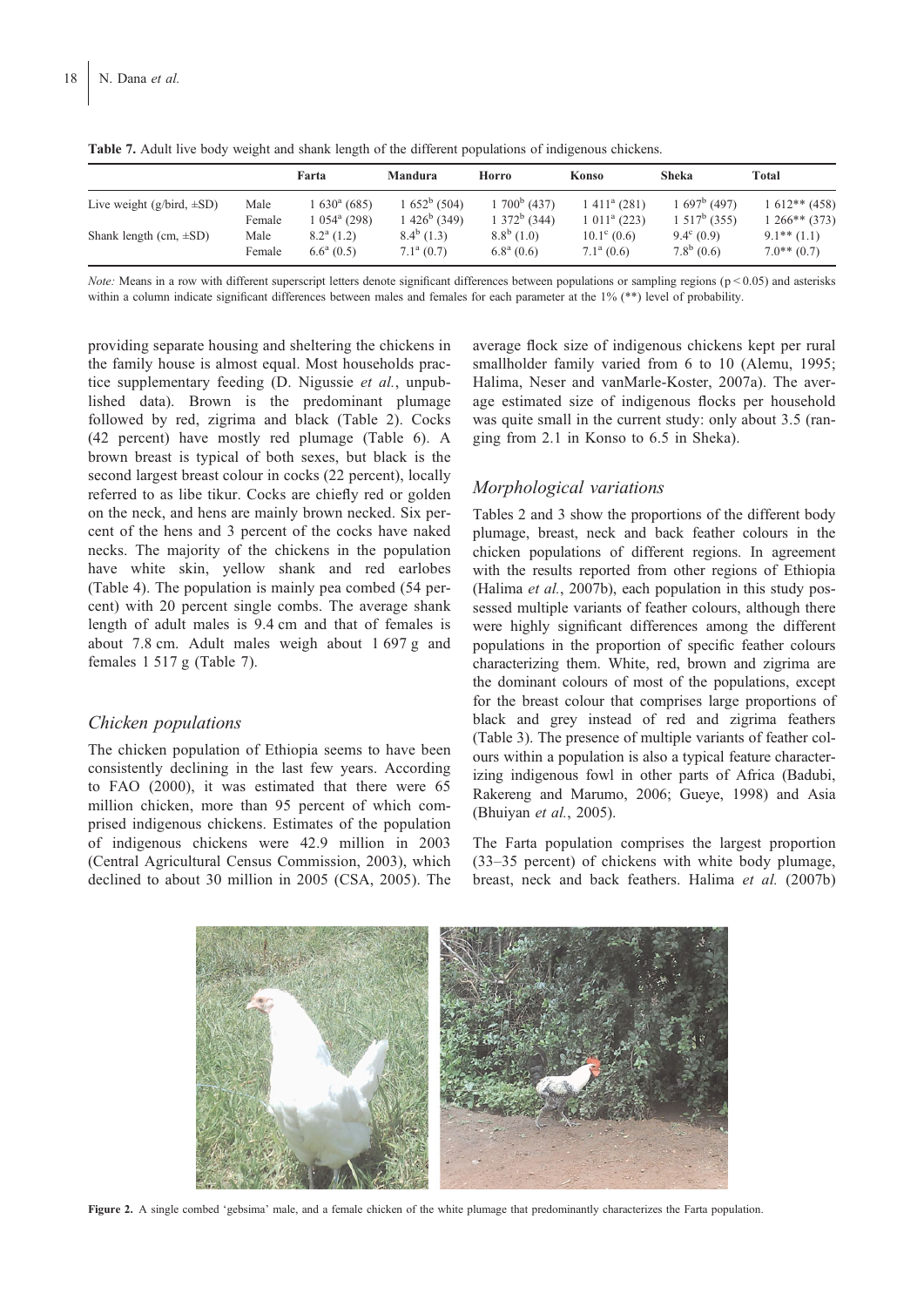

Figure 3. A Mandura chicken with a silky feather morphology prevalent in the population and predominantly characterizing the males.

also reported the white feather colour of the Farta chicken population as one of its prominent features. Conversely, the populations in the southern (Konso and Sheka), Benshangul-Gumuz (Mandura) and Oromia regions (Horro) constituted larger numbers of chickens with red body plumage compared to the population in the north (Farta). Interestingly, this pattern is compatible with the farmers' stated preferences for plumage colour in the respective regions reported by D. Nigussie et al. (unpublished data) as a separate part of this study. The fact that farmers consider plumage colour as one of the



Figure 4. Male and female chickens of Horro. Males are predominantly of deep red body plumage colour.



Figure 5. The Konso chicken scavenging in the family backyard. Some of the naked neck chickens recorded in this study were found in the Konso population.

important selection criteria in the traditional breeding practices appeared to have a favourable affect on the frequencies of the most preferred white and red plumage colours.

A golden colour is a characteristic peculiar to the neck feathers (Table 3). The proportion of chickens having golden neck feathers is significantly smaller in the southern populations of Konso and Sheka (8–10 percent) compared to all others (19–20 percent).

The populations in the high altitudes (Farta, Horro and Sheka) constitute larger proportions of yellow skinned chickens relative to the others, and there were significant



Figure 6. A Sheka male showing a triangular body shape found at a much higher proportion compared to males in all other populations, except the Horro. However, it is a characteristic feature of males in all populations.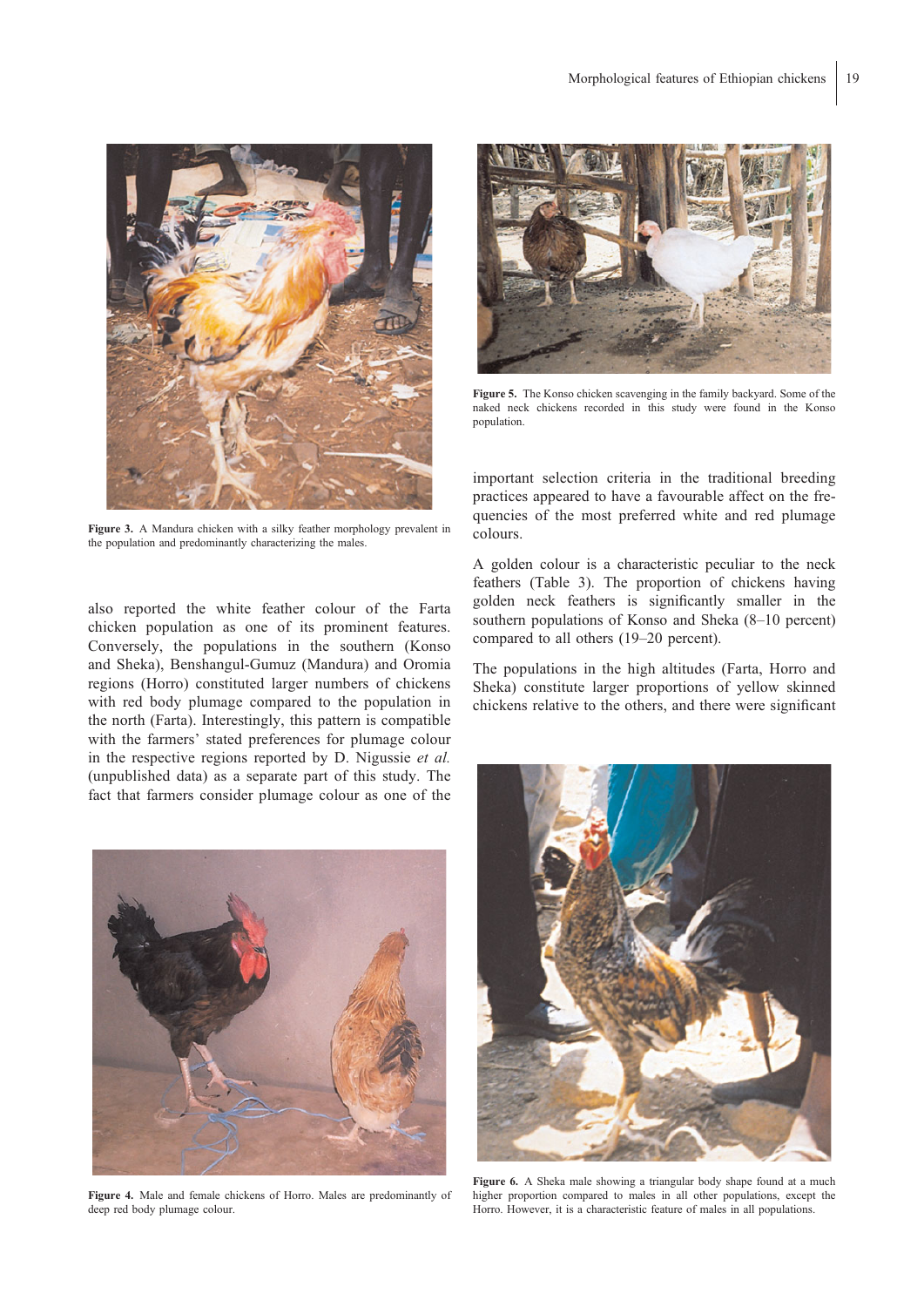differences between the proportions of yellow and white skinned chickens in all regions except Farta (Table 4). However, despite the ecological region, the proportion of males with yellow skins was larger than that of females. This is probably because the scavenging feed resource base is relatively better in the high altitude regions compared to low altitude areas and the foraging behavior of cocks is stronger than the hens. The yellow skin colour is the result of the expression of carotenoid pigments in the skins of birds (Smyth, 1990). According to Eriksson et al. (2007), it is generally considered to be associated with the individual's adaptive fitness that reflects its nutritional status or health that is indicative of its foraging efficiency and immune status.

The naked neck (Na) gene is described as one of the major genes in local chickens of the tropics that has desirable effects on heat tolerance and adult fitness (Horst, 1989). However, the number of chickens expressing this gene is quite small (23 out of a total of 1 125, i.e. <2 percent) in the populations that we studied (Table 4). As expected, these are found mainly among the populations in low altitude regions with warm climates (Mandura in the west region and Konso in the southern region). The exact size and geographic distribution of naked neck chickens in Ethiopia is not clearly established, and only a very limited number of works have been reported thus far (Teketel, 1986). The total frequency of chickens carrying the Na gene in the populations that we studied was smaller than the proportion (6 percent) reported in Nigeria (Gueye, 1998) and in Botswana (3.6 percent; Badubi et al., 2006). An important reason for this is that farmers did not prefer the naked neck chickens (Aklilu, 2007), ultimately favouring selection against this valuable gene. Thus, it appears that the future of the  $Na$  gene is at stake unless measures are taken towards its conservation.

The overall pattern of the variation in comb type is similar to that reported by Halima et al. (2007b). The highest proportions of single, rose and walnut combs were found in the southern populations (rose and walnut in Konso, and single and walnut in Sheka), whereas the Farta population constituted a significantly larger proportion (27 percent) of chickens with duplex combs (Table 5). In contrast, the major proportion of indigenous chickens in all regions in this study carried the pea comb (49– 56 percent). The pea comb gene  $(P)$  is related to an important effect in breeding for tropical conditions in terms of reduced frequency of breast blisters and improved late juvenile growth (Horst, 1989). Although the effect of the  $P$  gene on growth might be indirect, the reduced frequency of breast blisters directly results from the presence of a ridge of thickened skin in pea combed birds that runs the length of the keel over the breast bone (Somes, 1990). However, the high frequency of pea combs and the opposite very low frequency of walnut combs in the current populations probably needs further verification. Somes (1990) indicated the possibility of classification errors with regard to comb types and suggested that it is useful to examine the breast ridge in distinguishing between birds with pea and single combs and between those with rose and walnut combs. The breast ridge is a well-established manifestation of the  $P$  gene that is also characteristic of walnut combed birds. We did not investigate the breast ridge in this study.

Most of the chickens in the northern population (75 percent in Farta) were identified with crest heads, but flat heads were a characteristic feature of those in the south (64 percent in Konso and 71 percent in Sheka). The populations were significantly different from each other in terms of head shape characteristics, except that comparable proportions of flat head chickens were found in the south (Table 5). This probably suggests that head shape can be considered as one of the most important morphological characteristics to discriminate between different populations of indigenous chickens.

The average body weight of adult males and females varied significantly among the populations. Females in Mandura, Horro and Sheka populations were significantly heavier than those in Farta and Konso populations (Table 6). The weight ranges for males (1.4 kg in Konso to 1.7 kg in Horro) and females (1.0 kg in Konso to 1.5 kg in Sheka) in the current study were within the ranges reported earlier by Mebratu (1997) for different "plumage colour types" of indigenous chickens of Ethiopia reared under confined management regimens (1.3–1.7 kg for males and 1.0–1.2 kg for females). However, the ranges in this study were much higher than those reported by Halima et al. (2007b) for seven indigenous populations of chickens in north Ethiopia that were kept under intensive management conditions (1.0–1.5 kg for males and 0.64–0.87 kg for females at 22 weeks of age).

The discrepancies could be attributable to the variation in the age of the birds (there were no records of the exact age of birds in this study) or were simply indicative of the negative effects of confined management on the performance of local chickens. Studies in Ethiopia showed that indigenous chickens have very poor adaptation to confined environments and suffered huge mortality (up to 90 percent) and morbidity resulting in poor performance (Brannang and Pearson, 1990).

Males were significantly heavier and particularly so in the Farta, Horro and Konso populations by 36, 20 and 28 percent, respectively, compared to the females. Cocks in the Konso population and the hens of Sheka have significantly longer shanks compared to their counterparts in other populations. Males in all populations have significantly longer shanks, about 17 percent (Farta and Sheka) to 30 percent (Konso) longer compared to the females. The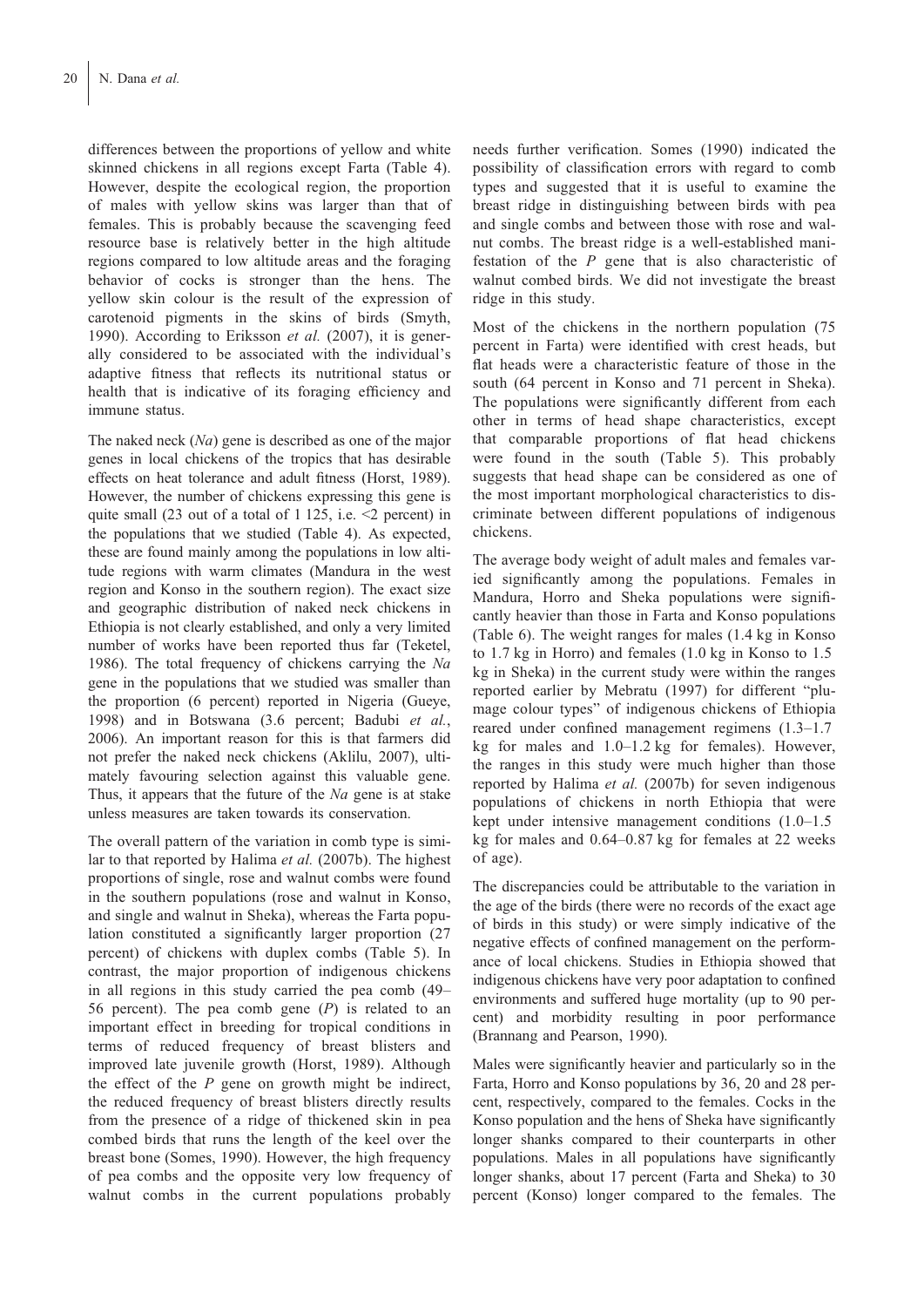chickens in this study were generally shorter relative to their Tanzanian counterparts (Msoffe et al., 2001). However, the ranges in shank length were somewhat similar to those reported by Badubi et al. (2006) for the indigenous chickens of Botswana and close to the figures reported by Halima et al. (2007b), especially for the Mecha chickens of Ethiopia.

# Variations in morphological characteristics between males and females

Most of the morphological characteristics varied between the males and females. Interesting variations were observed in the body plumage colour, feather morphology and comb type. Males in most regions were largely identified with silky, bright red plumage and higher proportions of duplex combs, and females had peculiarly mixed plumage colours (zigrima and kokima) with a larger proportion of rose combs.

The absence of feathers on the neck (naked neck), recorded at a very low frequency (23 birds out of a total of 1 125), characterized both sexes. About 70 percent of the naked neck chickens had brown, white or red body plumage colours, which is because about 56 percent of the chickens in the entire population carried these colours.

Generally, silky feather morphology, red body plumage and back feather colour and black breast were the prominent features observed at high frequencies in males, probably suggesting that a considerable proportion of cocks in the regions that were studied carried at least some of the physical features ascribed to the red jungle fowl. Crawford (1990) stated that the feather colour of red jungle fowl is retained almost exactly in the black breasted red phenotype of domestic fowl and in males the colours are enhanced by modifications in feather morphology.

# **Conclusion**

Although generally not considered as ideal measures of genetic variability, the morphological traits were found to be useful in describing different populations of indigenous chickens. The populations in this study carried multiple variants of plumage colours and other physical features. However, there were certain features characterizing each population such as the distinctly predominant white plumage colour and crest head of the Farta chickens in the north and the prominent red body plumage and flat head in the southern populations. Likewise, the populations in the high altitude regions were predominantly (55 percent in Farta, 65 percent in Horro and 66 percent in Sheka) characterized by yellow skin colour, a trait reflecting the adaptive fitness of birds under foraging environments. Other attributes that are important in breeding for tropical conditions were also identified, such as the pea comb gene, in populations of all regions, and the naked neck gene, particularly in those of low altitude areas. However, the limited geographic distribution and the very small frequency of the naked neck chickens that we found in this study suggests that the future of the  $Na$  gene associated with this trait is at stake unless measures are taken towards its conservation.

# Acknowledgements

This project is funded by The Netherlands Foundation for the Advancement of Tropical Research (WOTRO). This project is a collaborative work between Wageningen University and ILRI. We sincerely thank the farmers who participated in the project.

# References

- Aklilu, H.A. 2007. Village poultry in Ethiopia: socio-technical analysis and learning with farmers. Wageningen University, Wageningen, The Netherlands. 178 pp. (Ph.D. thesis)
- Alemu, Y. 1995. Poultry production in Ethiopia. World Poult. Sci. J., 51: 197–201.
- Badubi, S.S., Rakereng, M. & Marumo, M. 2006. Morphological characteristics and feed resources available for indigenous chickens in Botswana. CIPAV, Columbia, Livestock Research for Rural Development (available at http://www.cipav.org.co/).
- Bhuiyan, A.K.F.H., Bhuiyan, M.S.A. & Deb, G.K. 2005. Indigenous chicken genetic resources in Bangladesh: current status and future outlook. Anim. Genet. Resour. Info., 36: 73–84.
- Brannang, E. & Pearson, S. 1990. Ethiopia animal husbandry. Uppsala, Sweden, Swedish University of Agricultural Sciences. 127 pp.
- Central Agricultural Census Commission. 2003. Statistical report on farm management practices, livestock and farm managements. Addis Ababa, Ethiopia. 420 pp.
- Central Statistics Authority. 2005. Report of 2004–2005. Addis Ababa, Ethiopia. 365 pp.
- Crawford, R.D. 1990. Origin and history of poultry species. Poultry genetic resources: evolution, diversity, and conservation. In R.D. Crawford, ed. Poultry breeding and genetics, pp. 1–59, Amsterdam, Elsevier Science Publishers.
- Domestic Animal Genetic Resources Information System. 2008. International Livestock Research Institute, Nairobi (available at http://dagris.ilri.cgiar.org/).
- Eriksson, J., Larsen, G., Gunnarsson, U., Bed'hom, B., Tixier-Boichard, M., Stromstedt, L., Wright, D., Jungerius, A., Vereijken, A., Randi, E., Jensen, P. & Andersson, L. 2007. Identification of the yellow skin gene reveals the hybrid origin of domestic fowl. PLoS Genet., 4(2): e1000010 (doi:10.1371/journal. pgen.1000010).
- FAO. 1986. Animal genetic resources data banks: descriptor lists for poultry. Animal Production and Health Paper 59/3, pp. 13–27. Rome.
- FAO. 2000. Production year book. Rome.
- FAO. 2008. Domestic animal diversity information system. Rome (available at http://www.fao.org/dad-is/).
- Gueye, E.F. 1998. Village egg and fowl meat production in Africa. World Poult. Sci. J., 54: 73–86.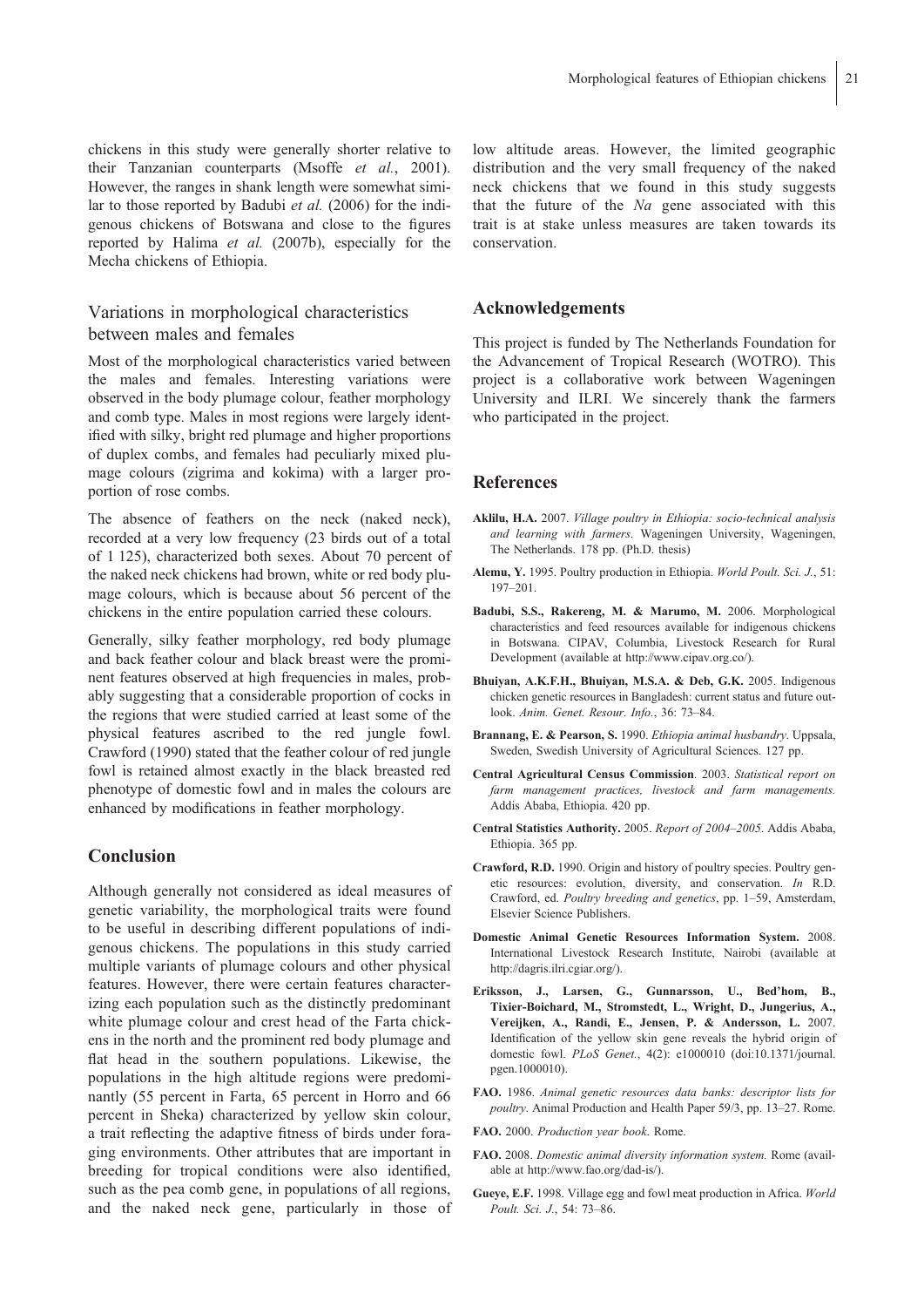- Halima, H., Neser, F.W.C. & vanMarle-Koster, E. 2007a. Village based indigenous chicken production system in north-west Ethiopia. Trop. Anim. Health Prod., 39: 189–197.
- Halima, H., Neser, F.W.C., vanMarle-Koster, E. & deKock, A. 2007b. Phenotypic variation of indigenous chicken populations in northwest Ethiopia. Trop. Anim. Health Prod., 39: 507–513.
- Horst, P. 1989. Native fowls as reservoir for genomes and major genes with direct and indirect effect on the adaptability and their potential for tropically oriented breeding plans. Arch. Geflugel., 53(3): 93–101.
- International Food Policy Research Institute & Central Statistical Agency. 2006. Atlas of the Ethiopian rural economy [CD-ROM]. Washington, DC, and Addis Ababa, Ethiopia.
- Jiang, X. 1999. Broiler breeding: breeding goals, selection schemes and the usefulness of local breeds of China. Wageningen, The Netherlands, Wageningen University. 185 pp. (Ph.D. thesis)
- Leulseged, Y. 1998. Study on production systems of indigenous and improved poultry in rural areas of North Wollo. Alemaya, Ethiopia, Alemaya University of Agriculture. 102 pp. (M.Sc. thesis)
- Mebratu, G.Y. 1997. Experiences from an FAO poultry development project in Ethiopia. In E.B. Sonaiya, ed. Proceedings of the International Workshop on Sustainable Rural Poultry Production in Africa, pp. 57– 65. Addis Ababa, Ethiopia, International Livestock Research Institute.
- Msoffe, P.L.M., Minga, U.M., Olson, J.E., Yongolo, M.G.S., Madesen, J., Gwaksa, P.S. & Mtambo, M.M.A. 2001. Phenotypes including immunocompetence in scavenging local chicken ecotypes in Tanzania. Trop. Anim. Health Prod., 33: 341–354.
- Smyth, J.R. 1990. Genetics of plumage, skin and eye pigmentation in chickens. In R.D. Crawford, ed. Poultry breeding and genetics, pp. 109–168. Amsterdam, Elsevier Science Publishers.
- Somes, R.G. 1990. Mutations and major variants of plumage and skin in chickens. In R.D. Crawford, ed. Poultry breeding and genetics, pp. 169–208. Amsterdam, Elsevier Science Publishers.
- SPSS. 2003. Statistical package for social sciences. SPSS 12.0 for Windows. Chicago, SPSS Inc.
- Tadelle, D. 2003. Phenotypic and genetic characterization of local chicken ecotypes in Ethiopia. Berlin, Humboldt University of Berlin, 209 pp. (Ph.D. thesis)
- Teketel, F. 1986. Studies on the meat production potential of some local strains of chickens in Ethiopia. Geissen, Germany, J.L. University of Geissen. 186 pp. (Ph.D. thesis)
- Weigend, S. & Romanov, M.N. 2001. Current strategies for the assessment and evaluation of genetic diversity in chicken resources. World Poult. Sci. J., 57: 275–287.